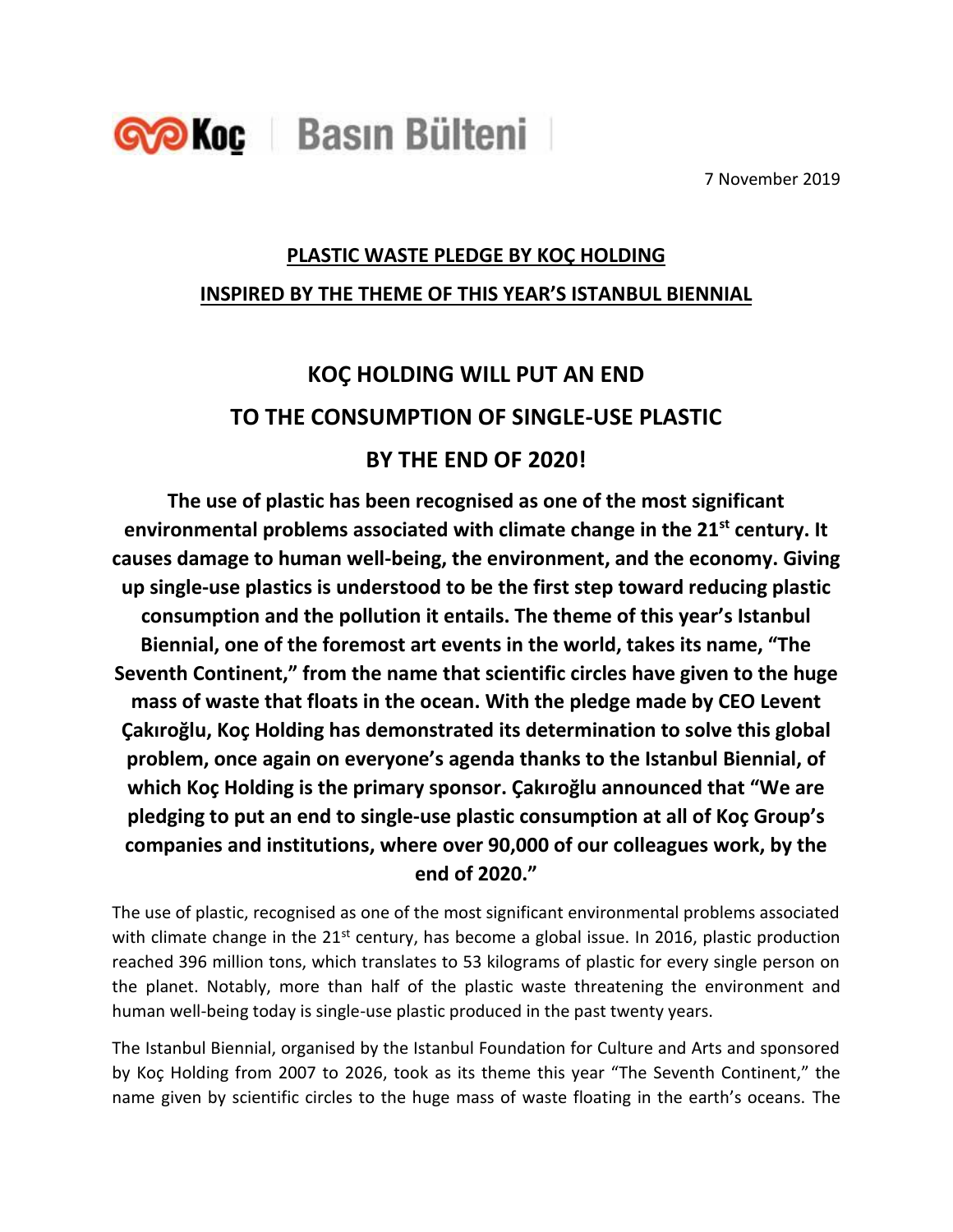16<sup>th</sup> Istanbul Biennial used art to challenge individuals to confront their own plastic consumption and to take bold steps, as a consequence of which Koç Holding has taken this noteworthy step of its own. Koç Holding CEO Levent Çakıroğlu explained that they see today as an important starting point, announcing their pledge regarding single-use plastic consumption at a conference where he was joined by Corporate Communications and External Affairs Director Oya Ünlü Kızıl and Human Resources Director Özgür Burak Akkol.

#### **Levent Çakıroğlu: "Through the Istanbul Biennial, we are contributing to the development of our country's cultural and artistic life."**

Speaking at the conference held at the Koç Group Sports Club, Levent Çakıroğlu stated: "Since our foundation, we as Koç Group have worked with an approach that sees economic and social development as a unified whole. We are very pleased that, through the Istanbul Biennial, we are able to contribute to the development of our country's cultural and artistic life. It ranks among the most significant contemporary art events in the world. Through the support we have provided up until now, we have made it possible for the Biennial to become a free exhibition for all visitors and consequently, for record numbers of art lovers to visit the Biennial. This year, the Biennial will continue to welcome visitors until the 10<sup>th</sup> of November. I find it quite significant that the Istanbul Biennial has already been experienced by over 400 thousand people. I encourage anyone who hasn't yet visited to add the Biennial's venues to their weekend plans."

#### **Levent Çakıroğlu: "We cannot fathom the amount of plastic waste that has turned into pollution threatening the environment as well as human well-being. As Koç Group, we are resolved to take steps that will contribute to a solution of this problem."**

"As Koç Group, we are making significant investments for the sake of contributing to the economic and social progress of our country and leaving our mark for future generations," continued Levent Çakıroğlu. "This year's Istanbul Biennial, which we have sponsored through 2026, drew attention to this very significant global issue. This year's theme, "The Seventh Continent," comes from the name of a huge mass of trash located in the middle of the Pacific Ocean that is, unfortunately, composed of waste produced by humans. The Istanbul Biennial drew our attention to this problem, one of the most significant problems confronting us and one that is in need of a global solution. It once again confronted us with our habits of consumption, as well as the impact that these habits have on all the other living things on the planet. We realised once again the gravity of how our plastic waste affects the biomes of living things by damaging their ecosystems and how it diminishes biological diversity. While singleuse plastic is used for an average of twelve minutes, its natural decomposition takes centuries, and as a consequence, it is at least as important for institutions as it is for individuals to take action. We know that the plastic mass in the Pacific Ocean is more than 3 million square metres in size. The amount of plastic pollution has become so large it is almost impossible to fathom, and it threatens the environment as well as human well-being.